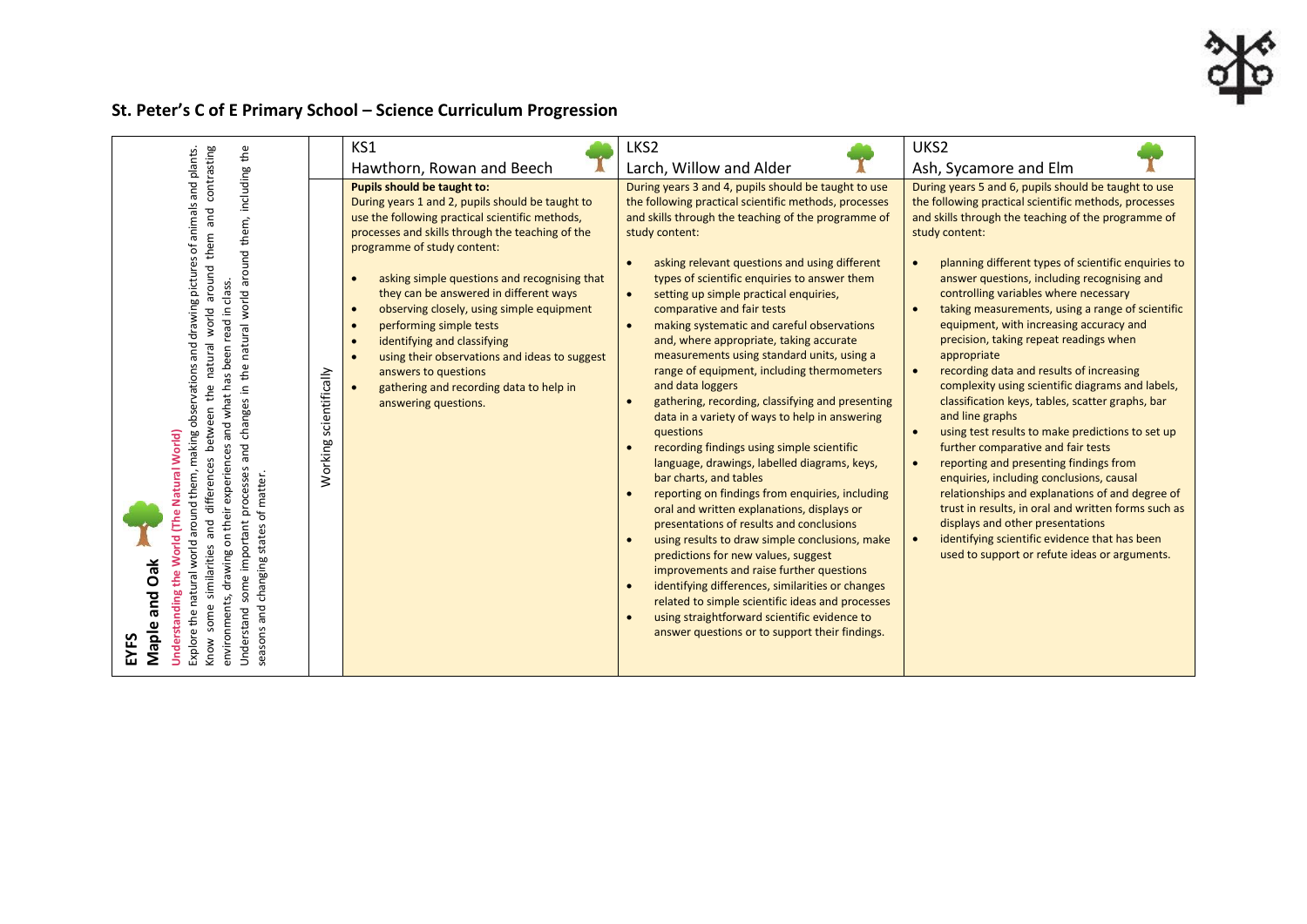|                                  | Ask simple scientific questions<br>Use simple equipment to make observations<br>Carry out simple tests<br>Identify and classify things<br>Suggest what I have found out<br>Use simple data to answer questions                                                                                                                                                                                                                                                                                                                                                                                                                                                                                         | Ask relevant scientific questions<br>Use observations and knowledge to answer<br>scientific questions<br>Set up a simple enquiry to explore a scientific<br>question<br>Set up a test to compare two things<br>Set up a fair test and explain why it is fair<br>Make careful and accurate observations, including<br>the use of standard units<br>Use equipment including thermometers and data<br>loggers to make measurements<br>Gather, record, classify and present data in different<br>ways to answer scientific questions<br>Use diagrams, keys, bar charts and table; using<br>scientific language<br>Use finding to report in different ways, including<br>oral and written explanations, presentation<br>Draw conclusions and suggest improvements<br>Make a prediction with reason<br>Identify differences, similarities and changes related<br>to an enquiry | Read, spell and pronounce scientific vocabulary<br>accurately<br>Plan different types of scientific enquiry<br>Control variables in an enquiry<br>Measure accurately and precisely using a range of<br>equipment<br>Record data and results using scientific diagrams and<br>labels, classification keys, tables, scatter graphs, bar<br>and line graphs<br>Use the outcome of test result to make predictions<br>and set up a further comparative fair test<br>Report finding from enquiries in a range of ways<br>Explain a conclusion from an enquiry<br>Explain casual relationships in an enquiry<br>Relate the outcome from an enquiry to scientific<br>knowledge in order to state whether evidence<br>supports or refutes an argument or theory |
|----------------------------------|--------------------------------------------------------------------------------------------------------------------------------------------------------------------------------------------------------------------------------------------------------------------------------------------------------------------------------------------------------------------------------------------------------------------------------------------------------------------------------------------------------------------------------------------------------------------------------------------------------------------------------------------------------------------------------------------------------|--------------------------------------------------------------------------------------------------------------------------------------------------------------------------------------------------------------------------------------------------------------------------------------------------------------------------------------------------------------------------------------------------------------------------------------------------------------------------------------------------------------------------------------------------------------------------------------------------------------------------------------------------------------------------------------------------------------------------------------------------------------------------------------------------------------------------------------------------------------------------|---------------------------------------------------------------------------------------------------------------------------------------------------------------------------------------------------------------------------------------------------------------------------------------------------------------------------------------------------------------------------------------------------------------------------------------------------------------------------------------------------------------------------------------------------------------------------------------------------------------------------------------------------------------------------------------------------------------------------------------------------------|
| Living things and their habitats | Pupils should be taught to:<br>explore and compare the differences<br>$\bullet$<br>between things that are living, dead, and<br>things that have never been alive<br>identify that most living things live in habitats<br>to which they are suited and describe how<br>different habitats provide for the basic needs<br>of different kinds of animals and plants, and<br>how they depend on each other<br>identify and name a variety of plants and<br>animals in their habitats, including micro-<br>habitats<br>describe how animals obtain their food from<br>$\bullet$<br>plants and other animals, using the idea of a<br>simple food chain, and identify and name<br>different sources of food. | Pupils should be taught to:<br>$\bullet$<br>recognise that living things can be grouped in a<br>variety of ways-Y4<br>explore and use classification keys to help<br>group, identify and name a variety of living<br>things in their local and wider environment-Y4<br>recognise that environments can change and<br>that this can sometimes pose dangers to living<br>things-Y4                                                                                                                                                                                                                                                                                                                                                                                                                                                                                         | Pupils should be taught to:<br>describe the differences in the life cycles of a<br>$\bullet$<br>mammal, an amphibian, an insect and a bird-Y5<br>describe the life process of reproduction in<br>$\bullet$<br>some plants and animals-Y5<br>$\bullet$<br>Describe how living things are classified into<br>broad groups according to common observable<br>characteristics and based on similarities and<br>differences, including micro-organisms, plants<br>and animals-Y6<br>give reasons for classifying plants and animals<br>based on specific characteristics - Y6                                                                                                                                                                                |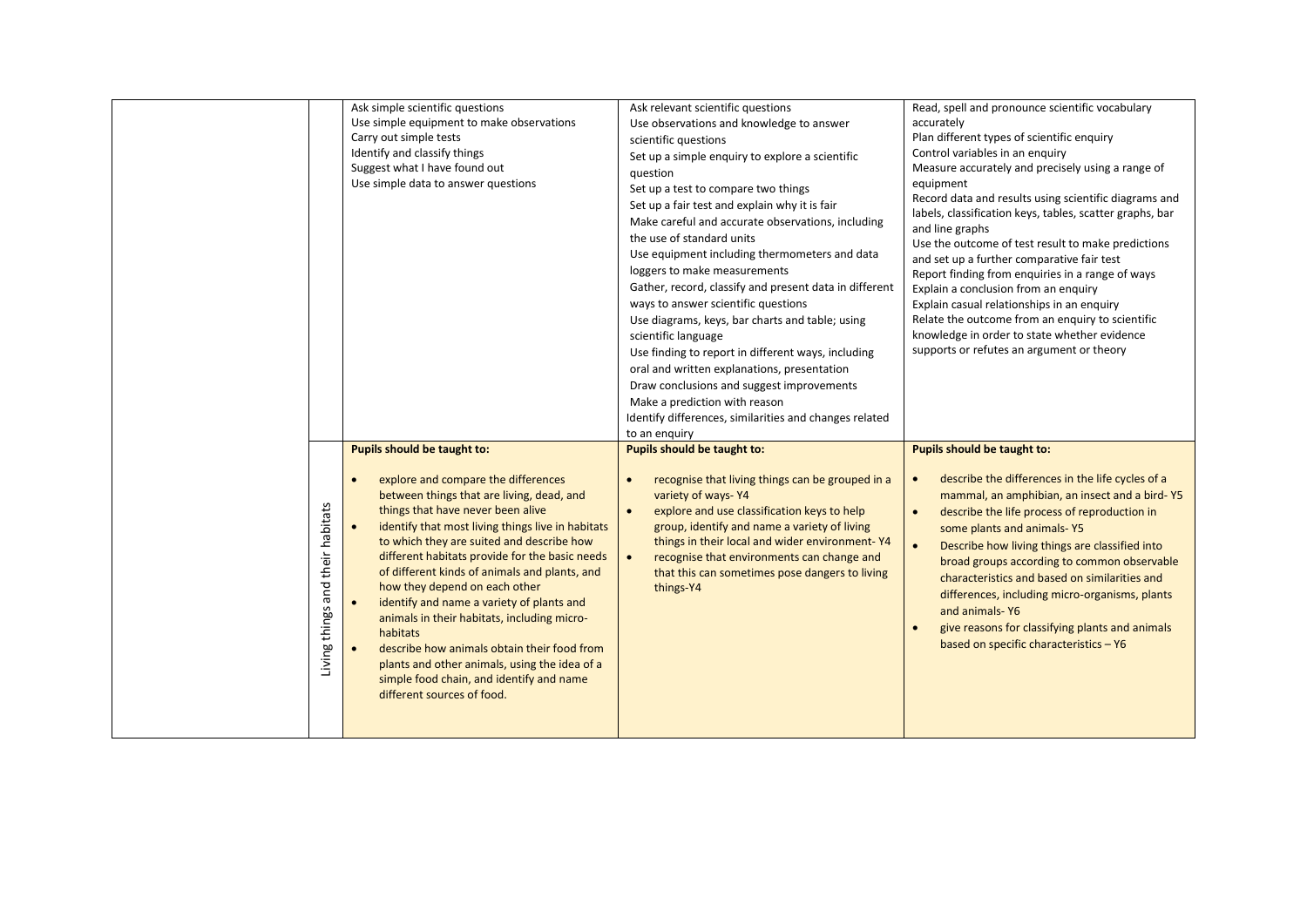|        | Identify things that are living, dead and never lived<br>Describe how a specific habitat provides for the<br>basic needs for things living there<br>Identify and name plants and animals in a range of<br>habitats<br>Match living things to their habitat<br>Describe how animals find their food<br>Name some different sources of food for animals<br>Explain a simple food chain                                                                                                        | Group living things in different ways<br>Use classification keys to group, identify and name<br>living things<br>Create classification keys to group, identify and<br>name living things<br>Describe how changes to an environment could<br>endanger living things                                                                                                                                                                                                                                                                                                                    | Describe the life cycle of different living things<br>Describe the differences between different life cycles<br>Describe the process of reproduction in plants<br>Describe the process of reproduction in animals<br>Classify living things into broad groups, according to<br>observable characteristics and based on similarities<br>and differences<br>Describe how living things have been classified<br>Give reasons for classifying plants and animal in a<br>specific way |
|--------|---------------------------------------------------------------------------------------------------------------------------------------------------------------------------------------------------------------------------------------------------------------------------------------------------------------------------------------------------------------------------------------------------------------------------------------------------------------------------------------------|---------------------------------------------------------------------------------------------------------------------------------------------------------------------------------------------------------------------------------------------------------------------------------------------------------------------------------------------------------------------------------------------------------------------------------------------------------------------------------------------------------------------------------------------------------------------------------------|----------------------------------------------------------------------------------------------------------------------------------------------------------------------------------------------------------------------------------------------------------------------------------------------------------------------------------------------------------------------------------------------------------------------------------------------------------------------------------|
| Plants | Pupils should be taught to:<br>identify and name a variety of common wild<br>$\bullet$<br>and garden plants, including deciduous and<br>evergreen trees-Y1<br>identify and describe the basic structure of a<br>$\bullet$<br>variety of common flowering plants,<br>including trees-Y1<br>observe and describe how seeds and bulbs<br>$\bullet$<br>grow into mature plants<br>find out and describe how plants need water,<br>light and a suitable temperature to grow and<br>stay healthy. | Pupils should be taught to:<br>identify and describe the functions of different<br>$\bullet$<br>parts of flowering plants: roots, stem/trunk,<br>leaves and flowers - Y3<br>explore the requirements of plants for life and<br>$\bullet$<br>growth (air, light, water, nutrients from soil,<br>and room to grow) and how they vary from<br>plant to plant-Y3<br>investigate the way in which water is<br>transported within plants-Y3<br>explore the part that flowers play in the life<br>cycle of flowering plants, including pollination,<br>seed formation and seed dispersal -Y3 |                                                                                                                                                                                                                                                                                                                                                                                                                                                                                  |
|        | Name a variety of common wild and garden plants<br>Name the petal, stem, leaf and root of a plant<br>Name the roots, trunk, branches and leaves of a<br>tree<br>Describe how seeds and bulbs grow into plants<br>Describe what plants need in order to grow and<br>stay healthy                                                                                                                                                                                                             | Describe the function of different parts of flowering<br>plants and trees<br>Explore and describe the needs of different plants<br>for survival<br>Explore and describe how water is transported<br>within plants<br>Describe the plant life cycle, especially the<br>importance of flowers                                                                                                                                                                                                                                                                                           |                                                                                                                                                                                                                                                                                                                                                                                                                                                                                  |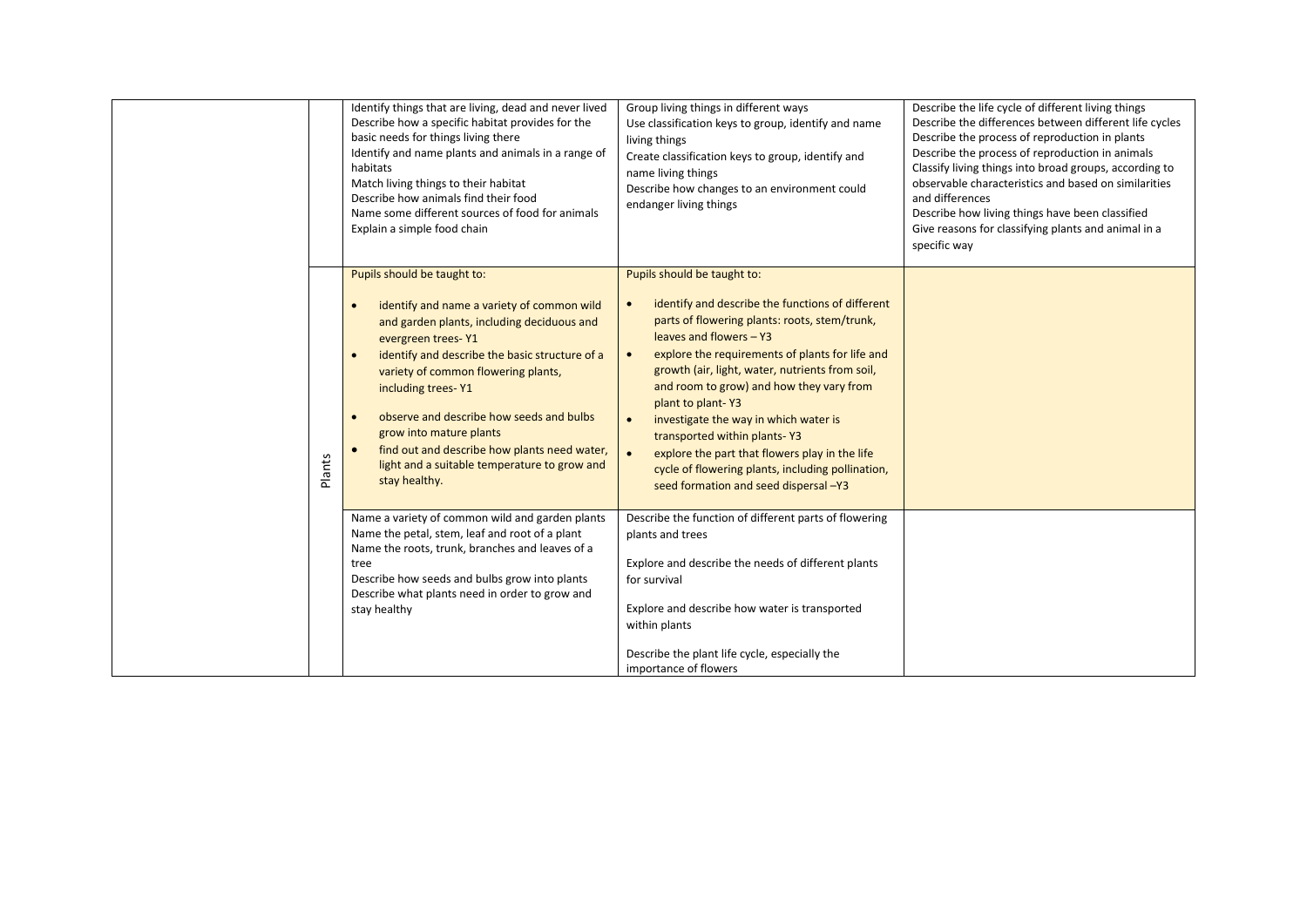|                           | Pupils should be taught to:                                                                                                                                                                                                                                                                                                                                                                                                                                                                                                                                                                                                                                                                                                                                                                                                                                                               | Pupils should be taught to:                                                                                                                                                                                                                                                                                                                                                                                                                                                                                                                                                                                                                                        | Pupils should be taught to:                                                                                                                                                                                                                                                                                                                                                                                                    |
|---------------------------|-------------------------------------------------------------------------------------------------------------------------------------------------------------------------------------------------------------------------------------------------------------------------------------------------------------------------------------------------------------------------------------------------------------------------------------------------------------------------------------------------------------------------------------------------------------------------------------------------------------------------------------------------------------------------------------------------------------------------------------------------------------------------------------------------------------------------------------------------------------------------------------------|--------------------------------------------------------------------------------------------------------------------------------------------------------------------------------------------------------------------------------------------------------------------------------------------------------------------------------------------------------------------------------------------------------------------------------------------------------------------------------------------------------------------------------------------------------------------------------------------------------------------------------------------------------------------|--------------------------------------------------------------------------------------------------------------------------------------------------------------------------------------------------------------------------------------------------------------------------------------------------------------------------------------------------------------------------------------------------------------------------------|
| Animals, including humans | identify and name a variety of common<br>animals including fish, amphibians, reptiles,<br>birds and mammals-Y1<br>identify and name a variety of common<br>animals that are carnivores, herbivores and<br>omnivores-Y1<br>describe and compare the structure of a<br>variety of common animals (fish, amphibians,<br>reptiles, birds and mammals, including pets)-<br>Y1<br>identify, name, draw and label the basic parts<br>$\bullet$<br>of the human body and say which part of the<br>body is associated with each sense -Y2<br>notice that animals, including humans, have<br>$\bullet$<br>offspring which grow into adults-Y2<br>find out about and describe the basic needs<br>of animals, including humans, for survival<br>(water, food and air)-Y2<br>describe the importance for humans of<br>exercise, eating the right amounts of<br>different types of food, and hygiene Y2 | identify that animals, including humans, need<br>the right types and amount of nutrition, and<br>that they cannot make their own food; they get<br>nutrition from what they eat-Y3<br>identify that humans and some other animals<br>$\bullet$<br>have skeletons and muscles for support,<br>protection and movement -Y3<br>describe the simple functions of the basic parts<br>$\bullet$<br>of the digestive system in humans-Y4<br>identify the different types of teeth in humans<br>$\bullet$<br>and their simple functions-Y4<br>construct and interpret a variety of food chains,<br>$\bullet$<br>identifying producers, predators and prey Y4               | describe the changes as humans develop<br>to old age-Y5<br>identify and name the main parts of the<br>human circulatory system, and describe<br>the functions of the heart, blood vessels<br>and blood-Y6<br>recognise the impact of diet, exercise,<br>drugs and lifestyle on the way their bodies<br>function-Y6<br>describe the ways in which nutrients and<br>water are transported within animals,<br>including humans Y6 |
|                           | Name and sort a variety of animals including fish,<br>amphibians, reptile, birds and mammals<br>Classify and name animals by what they eat<br>Sort living and non-living things<br>Name the parts of the human body that I can see<br>Link the senses to the correct parts of the human<br>body<br>Explain the basic stages in a life cycle for animals,<br>including humans<br>Describe what animals and humans need to<br>survive<br>Describe why exercise, a balanced diet and good<br>hygiene are important for humans                                                                                                                                                                                                                                                                                                                                                                | Explain the importance of a nutritious, balanced diet<br>Explain how nutrients, water and oxygen are<br>transported within animals and humans<br>Describe and explain the skeletal system of a human<br>Describe and explain the muscular system of a<br>human<br>Identify and name the parts of the human digestive<br>system<br>Describe the functions of the organs in the human<br>digestive system<br>Identify and describe the different types of teeth in<br>humans<br>Describe the functions of differed human teeth<br>Use food chains to identify producers, predators and<br>prey<br>Construct food chains to identify producers,<br>predators and prey | Create a timeline to indicate stages of groth in<br>humans<br>Identify and name the main parts of the human<br>circulatory system<br>Describe the function of the heart, blood vessel and<br>blood<br>Discuss the impact of diet, exercise, drugs and life<br>style on health<br>Describe the ways in which nutrient and water are<br>transported in animals, including humans                                                 |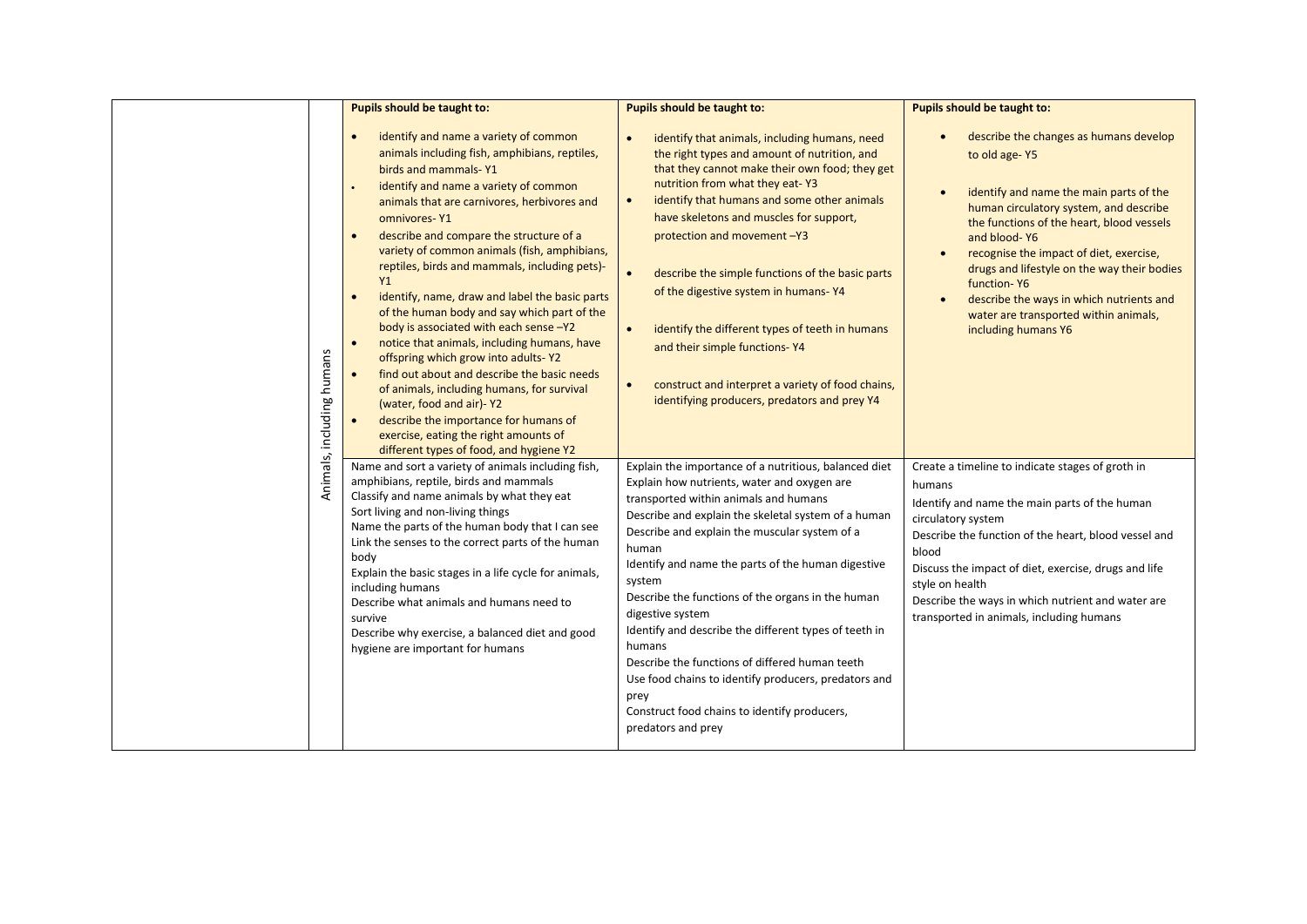|           | Pupils should be taught to:                                                                                                                                                                                                                                                                                                                                                                                                                                                                                                                                                                                                                                                                                                                                                                                                    | In Rocks, Pupils should be taught to:                                                                                                                                                                                                                                                                                                       | In Properties and Changes of materials, Pupils should                                                                                                                                                                                                                                                                                                                                                                                                                                                                                                                                                                                                                                                                                                                                                                                                                                                                                                                                                                                   |
|-----------|--------------------------------------------------------------------------------------------------------------------------------------------------------------------------------------------------------------------------------------------------------------------------------------------------------------------------------------------------------------------------------------------------------------------------------------------------------------------------------------------------------------------------------------------------------------------------------------------------------------------------------------------------------------------------------------------------------------------------------------------------------------------------------------------------------------------------------|---------------------------------------------------------------------------------------------------------------------------------------------------------------------------------------------------------------------------------------------------------------------------------------------------------------------------------------------|-----------------------------------------------------------------------------------------------------------------------------------------------------------------------------------------------------------------------------------------------------------------------------------------------------------------------------------------------------------------------------------------------------------------------------------------------------------------------------------------------------------------------------------------------------------------------------------------------------------------------------------------------------------------------------------------------------------------------------------------------------------------------------------------------------------------------------------------------------------------------------------------------------------------------------------------------------------------------------------------------------------------------------------------|
| Materials | distinguish between an object and the<br>$\bullet$<br>material from which it is made-Y1<br>identify and name a variety of everyday<br>$\bullet$<br>materials, including wood, plastic, glass,<br>metal, water, and rock-Y1<br>describe the simple physical properties of a<br>$\bullet$<br>variety of everyday materials-Y1<br>compare and group together a variety of<br>$\bullet$<br>everyday materials on the basis of their<br>simple physical properties -Y1<br>identify and compare the suitability of a<br>$\bullet$<br>variety of everyday materials, including<br>wood, metal, plastic, glass, brick, rock, paper<br>and cardboard for particular uses-Y2<br>find out how the shapes of solid objects<br>$\bullet$<br>made from some materials can be changed<br>by squashing, bending, twisting and<br>stretching Y2 | compare and group together different kinds of<br>$\bullet$<br>rocks on the basis of their appearance and<br>simple physical properties-Y3<br>describe in simple terms how fossils are formed<br>$\bullet$<br>when things that have lived are trapped within<br>rock-Y3<br>recognise that soils are made from rocks and<br>organic matter Y3 | be taught to:<br>compare and group together everyday materials<br>on the basis of their properties, including their<br>hardness, solubility, transparency, conductivity<br>(electrical and thermal), and response to<br>magnets-Y5<br>know that some materials will dissolve in liquid<br>to form a solution, and describe how to recover<br>a substance from a solution-Y5<br>use knowledge of solids, liquids and gases to<br>decide how mixtures might be separated,<br>including through filtering, sieving and<br>evaporating-Y5<br>give reasons, based on evidence from<br>comparative and fair tests, for the particular<br>uses of everyday materials, including metals,<br>wood and plastic-Y5<br>demonstrate that dissolving, mixing and changes<br>of state are reversible changes-Y5<br>explain that some changes result in the<br>formation of new materials, and that this kind of<br>change is not usually reversible, including<br>changes associated with burning and the action<br>of acid on bicarbonate of soda-Y5. |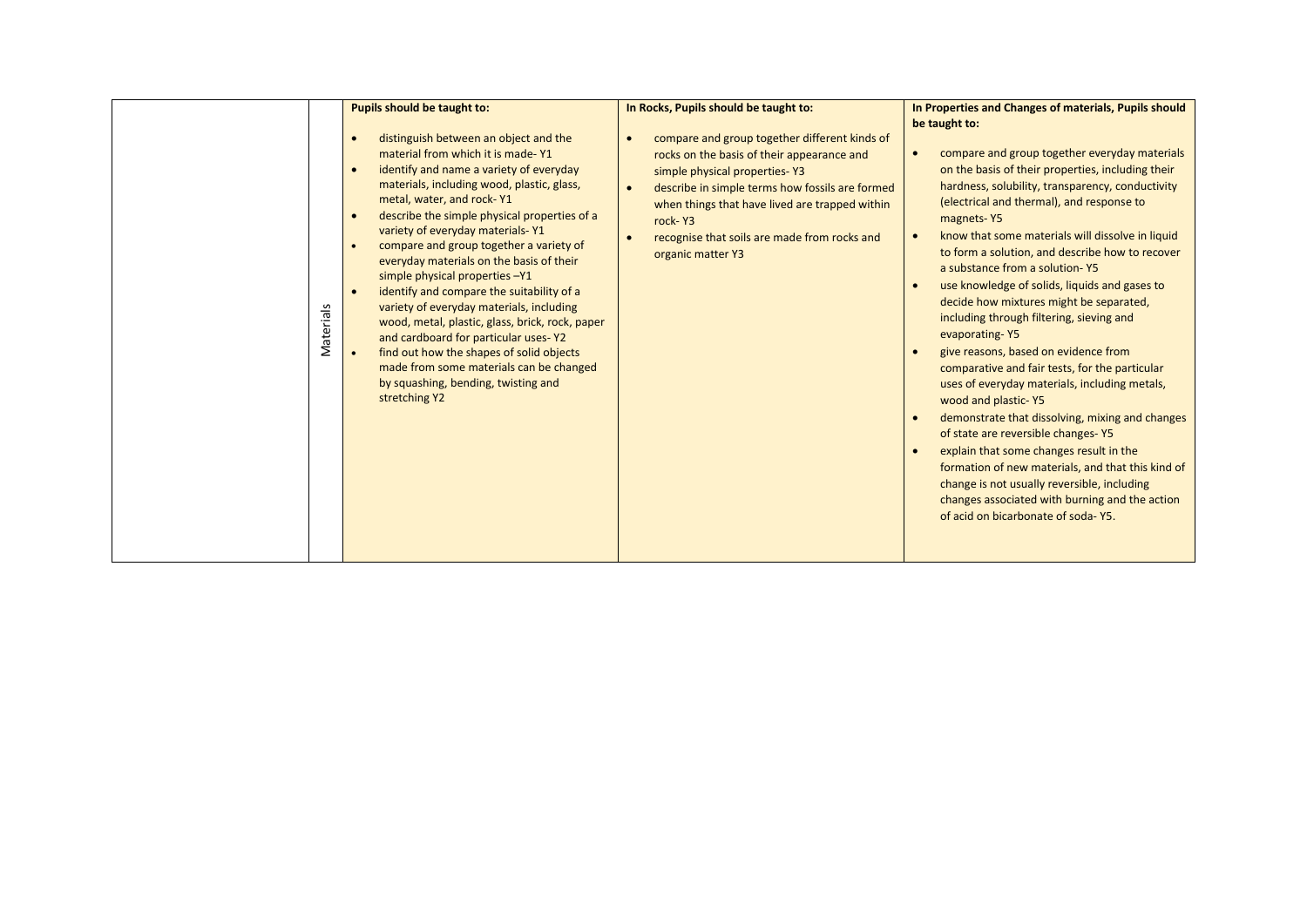|                     | Distinguish between an object and the material it<br>is made from<br>Explain the materials that an object is made from<br>Name wood, plastic, glass, metal, water and rock<br>Describe the properties of everyday materials<br>Group objects based on the materials they are<br>made from<br>Identify and name a range of materials, including<br>wood, metal, plastic, glass, brick, rock, paper and<br>cardboard<br>Suggest why materials might or might not be used<br>for a specific job<br>Explore how shapes can be changed by squashing,<br>bending, twisting and stretching | Compare and group rocks based on their appearance<br>and physical properties, giving a reason<br>Describe how fossils are formed<br>Describe how soil is made<br>Describe and explain the difference between<br>sedimentary and igneous rock | Compare and group materials based on their<br>properties<br>Describe how a material dissolves to form a solution:<br>explaining the process of dissolving<br>Describe and show how to recover a substance from a<br>solution<br>Describe how some materials can be separated<br>Demonstrate how materials can be separated<br>Know and demonstrate that some changes are<br>reversible and some are not<br>Explain how some changes result in the formation of a<br>new material and that this is usually irreversible<br>Discuss reversible and irreversible changes<br>Give evidence reasons why materials should be used<br>for specific purposes |
|---------------------|-------------------------------------------------------------------------------------------------------------------------------------------------------------------------------------------------------------------------------------------------------------------------------------------------------------------------------------------------------------------------------------------------------------------------------------------------------------------------------------------------------------------------------------------------------------------------------------|----------------------------------------------------------------------------------------------------------------------------------------------------------------------------------------------------------------------------------------------|------------------------------------------------------------------------------------------------------------------------------------------------------------------------------------------------------------------------------------------------------------------------------------------------------------------------------------------------------------------------------------------------------------------------------------------------------------------------------------------------------------------------------------------------------------------------------------------------------------------------------------------------------|
| changes<br>Seasonal | Pupils should be taught to:<br>observe changes across the four seasons-Y1<br>$\bullet$<br>observe and describe weather associated<br>$\bullet$<br>with the seasons and how day length varies<br>Y1<br>Observe and comment on changes in the seasons<br>Name the seasons and suggest the type of<br>weather in each season                                                                                                                                                                                                                                                           |                                                                                                                                                                                                                                              |                                                                                                                                                                                                                                                                                                                                                                                                                                                                                                                                                                                                                                                      |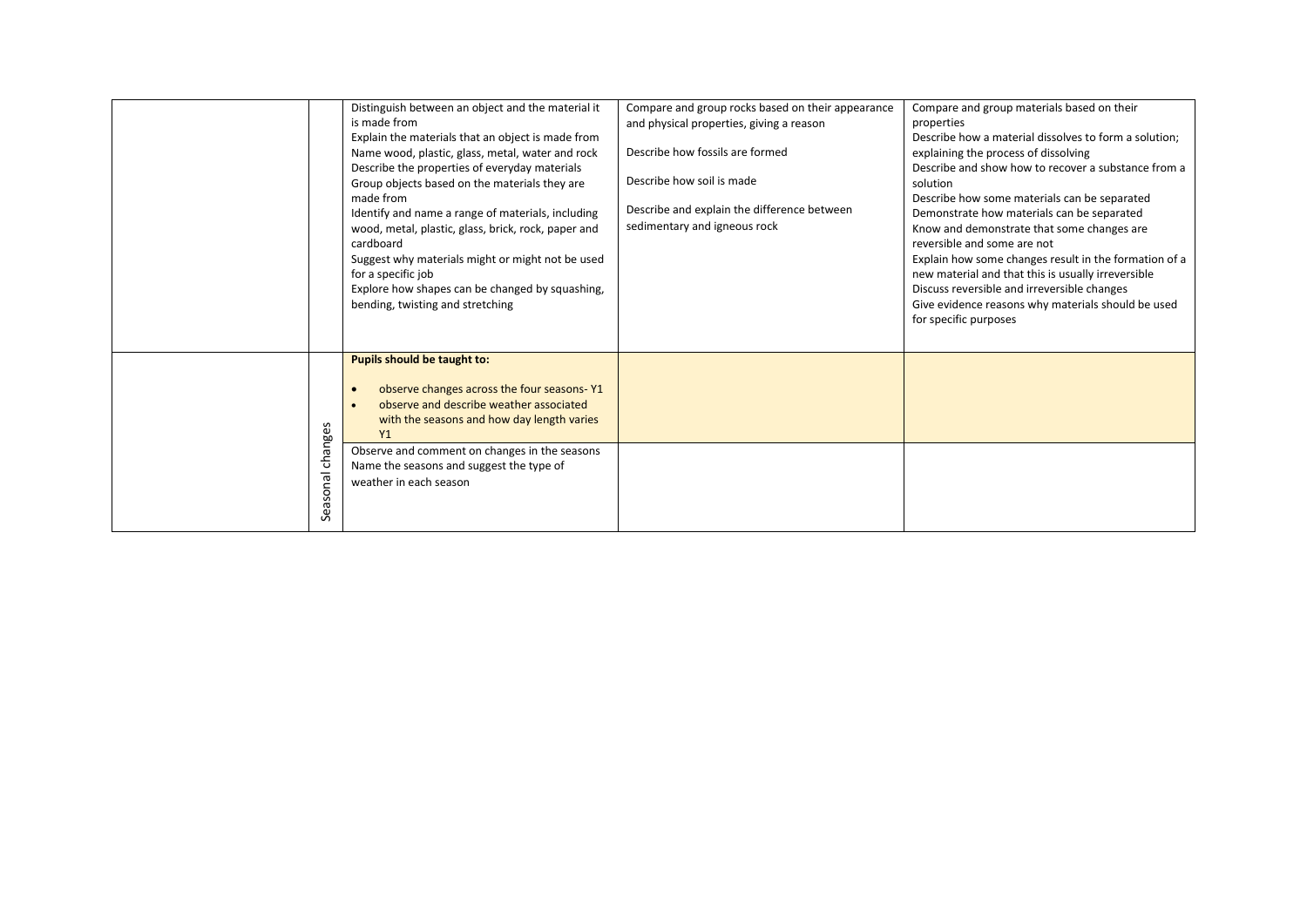| Light | <b>Pupils should be taught to:</b><br>recognise that they need light in order to see<br>$\bullet$<br>things and that dark is the absence of light-Y3<br>notice that light is reflected from surfaces-Y3<br>$\bullet$<br>recognise that light from the sun can be<br>$\bullet$<br>dangerous and that there are ways to protect<br>their eyes-Y3<br>recognise that shadows are formed when the<br>light from a light source is blocked by an<br>opaque object-Y3<br>find patterns in the way that the size of<br>$\bullet$<br>shadows change Y3 | Pupils should be taught to:<br>recognise that they need light in order to see<br>$\bullet$<br>things and that dark is the absence of light-Y5<br>notice that light is reflected from surfaces-Y5<br>$\bullet$<br>recognise that light from the sun can be<br>$\bullet$<br>dangerous and that there are ways to protect<br>their eyes-Y5<br>recognise that shadows are formed when the<br>light from a light source is blocked by an opaque<br>object-Y5<br>find patterns in the way that the size of shadows<br>change Y5<br>recognise that light appears to travel in straight<br>lines-y6<br>use the idea that light travels in straight lines to<br>explain that objects are seen because they give<br>out or reflect light into the eye-Y6<br>explain that we see things because light travels<br>from light sources to our eyes or from light<br>sources to objects and then to our eyes-Y6<br>use the idea that light travels in straight lines to<br>explain why shadows have the same shape as<br>the objects that cast them -Y6 |
|-------|-----------------------------------------------------------------------------------------------------------------------------------------------------------------------------------------------------------------------------------------------------------------------------------------------------------------------------------------------------------------------------------------------------------------------------------------------------------------------------------------------------------------------------------------------|------------------------------------------------------------------------------------------------------------------------------------------------------------------------------------------------------------------------------------------------------------------------------------------------------------------------------------------------------------------------------------------------------------------------------------------------------------------------------------------------------------------------------------------------------------------------------------------------------------------------------------------------------------------------------------------------------------------------------------------------------------------------------------------------------------------------------------------------------------------------------------------------------------------------------------------------------------------------------------------------------------------------------------------|
|       | Describe what dark is<br>Explain that light is needed in order to see<br>Explain that light is reflected from a surface<br>Explain and demonstrate how a shadow is formed<br>Explain and demonstrate how a shadow is formed<br>Explore shadow size and explain<br>Explain the danger of direct sunlight and describe<br>how to keep protected                                                                                                                                                                                                 | Explain how light travels<br>Explain and demonstrate how we see objects<br>Explain why shadows have the same shape as the<br>object that casts them Explain how simple optical<br>instruments work e.g. periscope, telescope,<br>binoculars                                                                                                                                                                                                                                                                                                                                                                                                                                                                                                                                                                                                                                                                                                                                                                                              |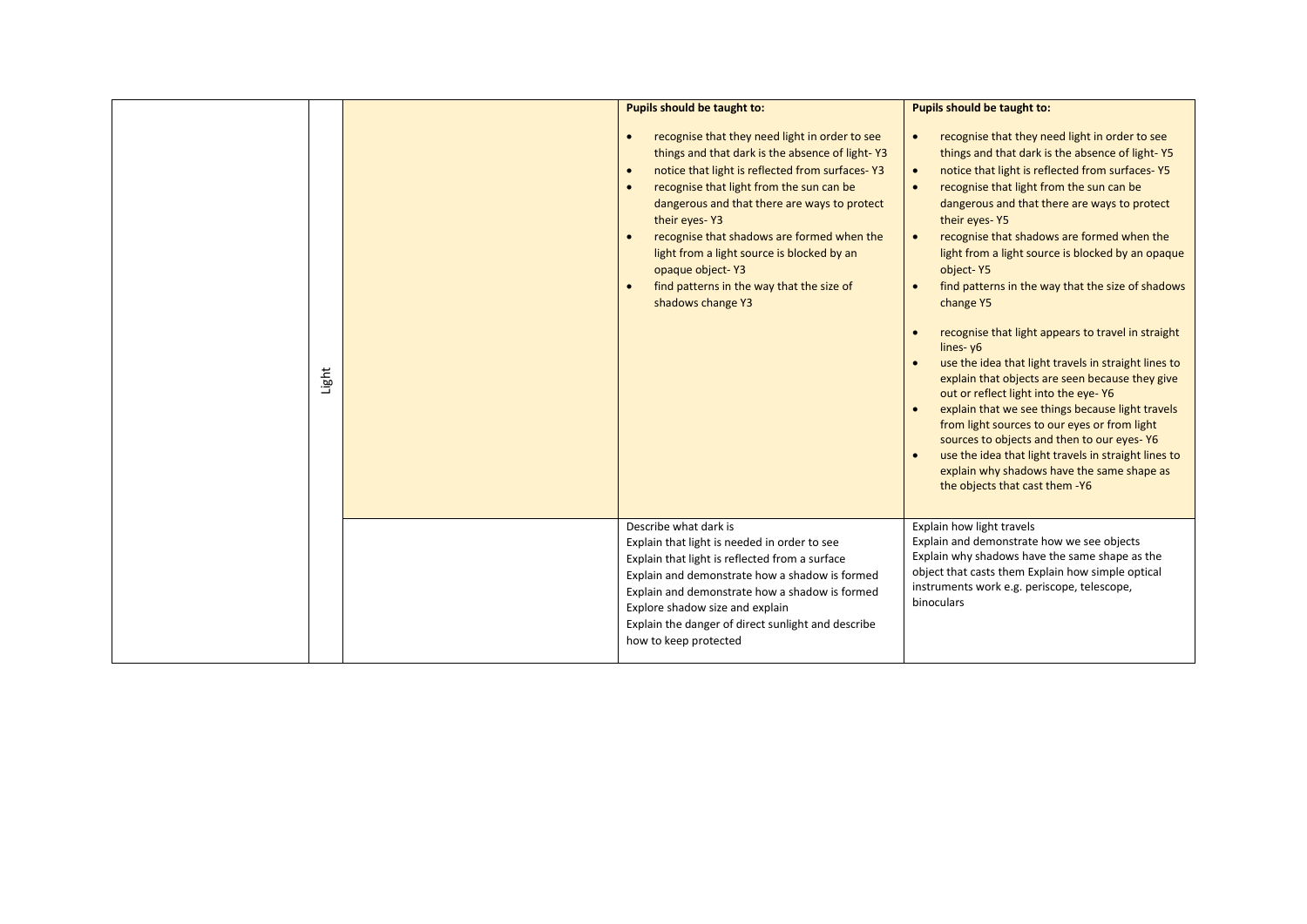|                    | Pupils should be taught to:                                                                                                                                                                                                                                                                                                                                                                                                                                                                                                                                                                                               | Pupils should be taught to:                                                                                                                                                                                                                                                                                                                                                                           |
|--------------------|---------------------------------------------------------------------------------------------------------------------------------------------------------------------------------------------------------------------------------------------------------------------------------------------------------------------------------------------------------------------------------------------------------------------------------------------------------------------------------------------------------------------------------------------------------------------------------------------------------------------------|-------------------------------------------------------------------------------------------------------------------------------------------------------------------------------------------------------------------------------------------------------------------------------------------------------------------------------------------------------------------------------------------------------|
| Forces and magnets | compare how things move on different<br>$\bullet$<br>surfaces-Y3<br>notice that some forces need contact between<br>two objects, but magnetic forces can act at a<br>distance-Y3<br>observe how magnets attract or repel each<br>other and attract some materials and not<br>others-Y3<br>compare and group together a variety of<br>everyday materials on the basis of whether<br>they are attracted to a magnet, and identify<br>some magnetic materials-Y3<br>describe magnets as having two poles-Y3<br>predict whether two magnets will attract or<br>repel each other, depending on which poles are<br>facing $-Y3$ | explain that unsupported objects fall towards<br>the Earth because of the force of gravity acting<br>between the Earth and the falling object-Y6<br>identify the effects of air resistance, water<br>resistance and friction, that act between moving<br>surfaces-Y6<br>recognise that some mechanisms, including<br>levers, pulleys and gears, allow a smaller force<br>to have a greater effect -Y6 |
|                    | Explore and describe how objects move on different<br>surfaces<br>Explain how some forces require contact and some<br>do not, giving examples<br>Explore and explain how objects attract and repel in<br>relation to objects and other magnets<br>Predict whether objects will be magnetic and carry<br>out an enquiry to test this out<br>Describe how magnets work<br>Predict whether magnets will attract or repel and<br>give a reason                                                                                                                                                                                | Explain what gravity is and its impact on our lives<br>Identify and explain the effect of air resistance<br>Identify and explain the effect of water resistance<br>Explain how levers, pulleys and gears allow a smaller<br>force to have a greater effect                                                                                                                                            |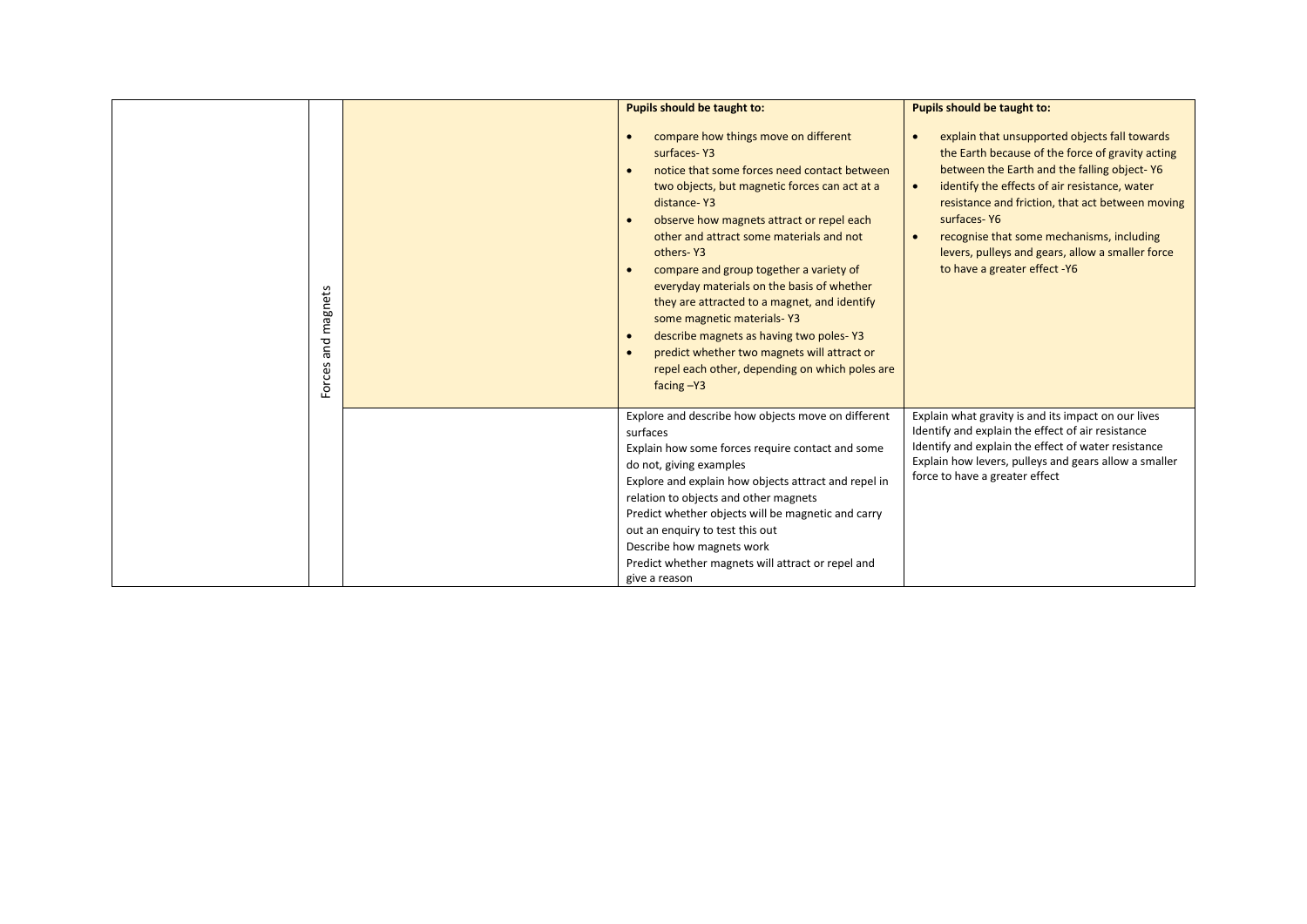|  |                    |                                                                                                                                                                                                                                                                                                                                                                                                                                                                                                                                                                                                                                                                                                                                            | Pupils should be taught to:                                                                                                                                                                                                                                                                                                                                                                                                                                      |
|--|--------------------|--------------------------------------------------------------------------------------------------------------------------------------------------------------------------------------------------------------------------------------------------------------------------------------------------------------------------------------------------------------------------------------------------------------------------------------------------------------------------------------------------------------------------------------------------------------------------------------------------------------------------------------------------------------------------------------------------------------------------------------------|------------------------------------------------------------------------------------------------------------------------------------------------------------------------------------------------------------------------------------------------------------------------------------------------------------------------------------------------------------------------------------------------------------------------------------------------------------------|
|  | Space<br>Earth and |                                                                                                                                                                                                                                                                                                                                                                                                                                                                                                                                                                                                                                                                                                                                            | describe the movement of the Earth, and other<br>$\bullet$<br>planets, relative to the Sun in the solar system-<br>Y <sub>5</sub><br>describe the movement of the Moon relative to<br>$\bullet$<br>the Earth-Y5<br>describe the Sun, Earth and Moon as<br>$\bullet$<br>approximately spherical bodies-Y5<br>use the idea of the Earth's rotation to explain<br>day and night and the apparent movement of<br>the sun across the sky Y5                           |
|  |                    |                                                                                                                                                                                                                                                                                                                                                                                                                                                                                                                                                                                                                                                                                                                                            | Describe and explain the movement of the Earth and<br>other planets relative to the Sun<br>Describe and explain the movement of the Moon<br>relative to the Earth<br>Explain and demonstrate how night and day are<br>created<br>Describe the Sun, Earth and Moon                                                                                                                                                                                                |
|  | Electricity        | Pupils should be taught to:<br>identify common appliances that run on<br>$\bullet$<br>electricity-Y4<br>construct a simple series electrical circuit,<br>$\bullet$<br>identifying and naming its basic parts, including<br>cells, wires, bulbs, switches and buzzers-Y4<br>identify whether or not a lamp will light in a<br>$\bullet$<br>simple series circuit, based on whether or not<br>the lamp is part of a complete loop with a<br>battery-Y4<br>recognise that a switch opens and closes a<br>$\bullet$<br>circuit and associate this with whether or not a<br>lamp lights in a simple series circuit-Y4<br>recognise some common conductors and<br>$\bullet$<br>insulators, and associate metals with being<br>good conductors Y4 | <b>Pupils should be taught to:</b><br>associate the brightness of a lamp or the volume<br>$\bullet$<br>of a buzzer with the number and voltage of cells<br>used in the circuit-Y6<br>compare and give reasons for variations in how<br>$\bullet$<br>components function, including the brightness<br>of bulbs, the loudness of buzzers and the on/off<br>position of switches-Y6<br>use recognised symbols when representing a<br>simple circuit in a diagram y6 |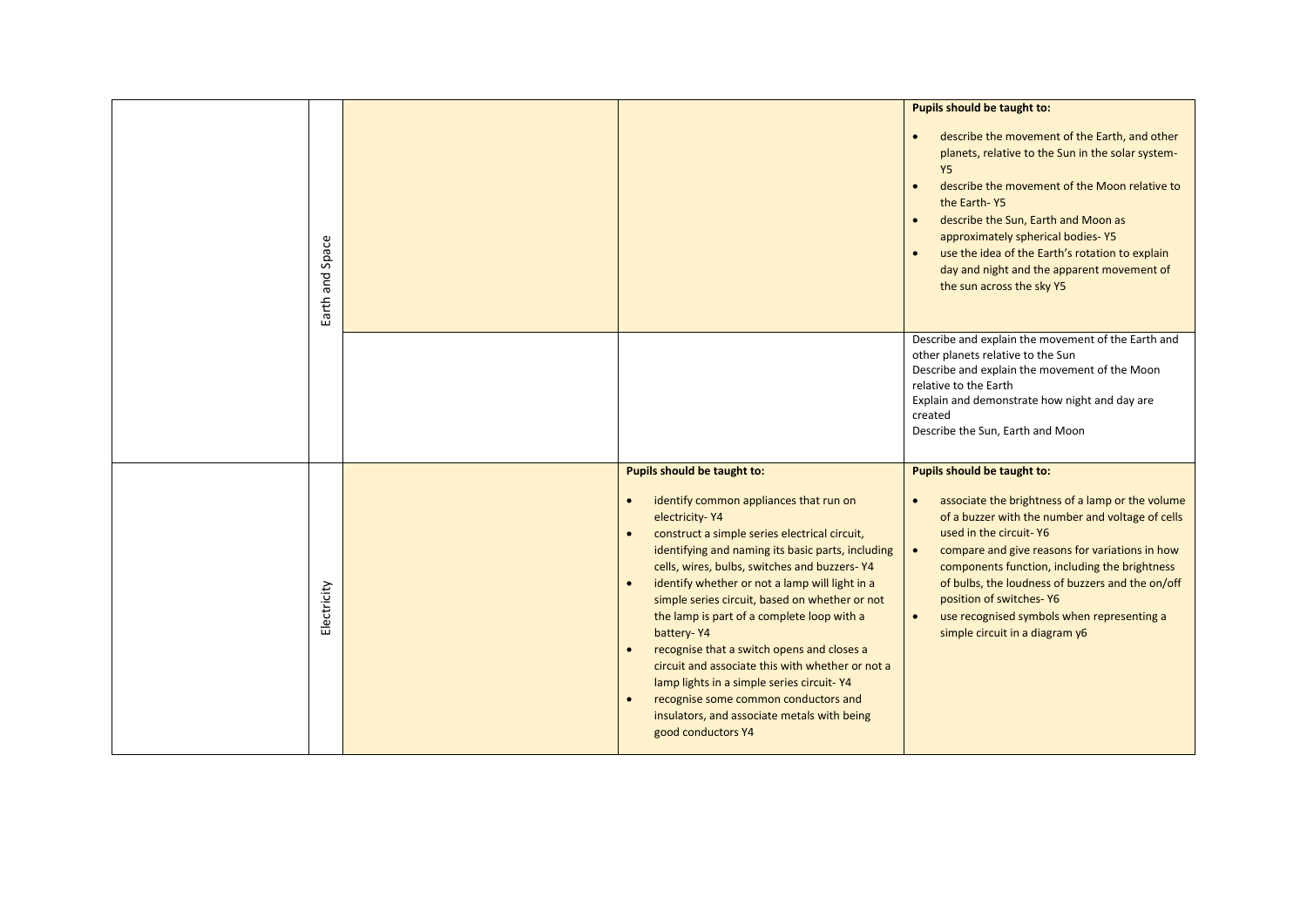|                 | Identify and name applications that require<br>electricity to function<br>Construct a series circuit<br>Identify and name the components in a series circuit<br>Draw a circuit diagram<br>Predict and test whether a lamp will light within a<br>circuit<br>Describe the function of a switch in a circuit<br>Describe the difference between a conductor and<br>insulators; giving example of each | Explain how the number and voltage of cells in a<br>circuit links to the brightness of a lamp or the volume<br>of a buzzer<br>Compare and give reasons for why components work<br>and do not work in a circuit<br>Draw circuit diagrams using correct symbols                                                                                                                                                                                                                                                                  |
|-----------------|-----------------------------------------------------------------------------------------------------------------------------------------------------------------------------------------------------------------------------------------------------------------------------------------------------------------------------------------------------------------------------------------------------|--------------------------------------------------------------------------------------------------------------------------------------------------------------------------------------------------------------------------------------------------------------------------------------------------------------------------------------------------------------------------------------------------------------------------------------------------------------------------------------------------------------------------------|
| and inheritance |                                                                                                                                                                                                                                                                                                                                                                                                     | Pupils should be taught to:<br>recognise that living things have changed over<br>$\bullet$<br>time and that fossils provide information about<br>living things that inhabited the Earth millions of<br>years ago-Y6<br>recognise that living things produce offspring of<br>$\bullet$<br>the same kind, but normally offspring vary and<br>are not identical to their parents-Y6<br>identify how animals and plants are adapted to<br>suit their environment in different ways and<br>that adaptation may lead to evolution Y6 |
| Evolution       |                                                                                                                                                                                                                                                                                                                                                                                                     | Describe the Earth and living things have changed<br>over time<br>Explain how fossils can be used to find out about the<br>past<br>Explain about reproduction and offspring<br>Explain how animal and plants are adapted to suit<br>their environment<br>Link adaption over time to evolution<br>Explain evolution                                                                                                                                                                                                             |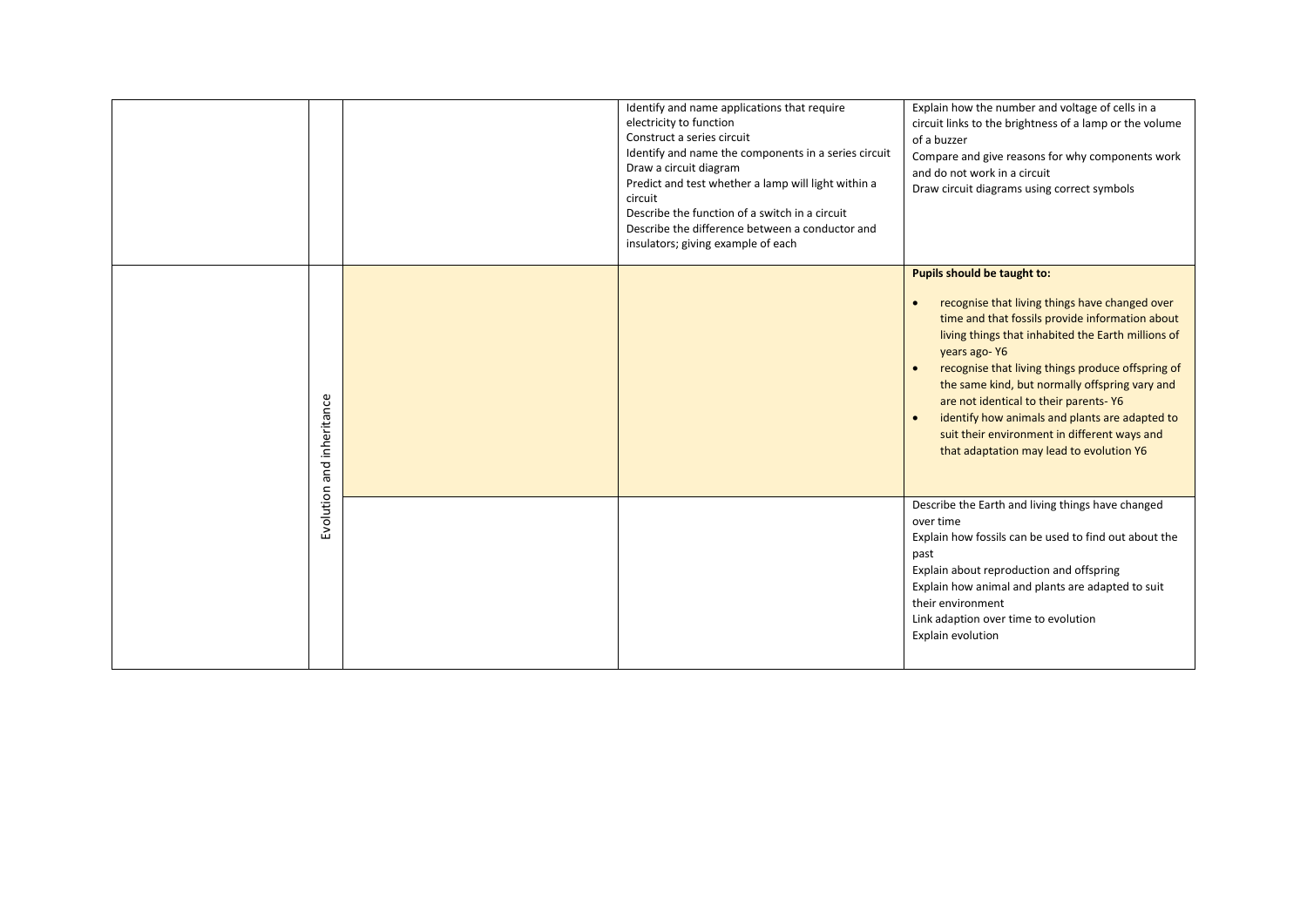|                     | <b>Pupils should be taught to:</b>                                                                                                                                                                                                                                                                                                                                                                                                                                                                                                               |  |
|---------------------|--------------------------------------------------------------------------------------------------------------------------------------------------------------------------------------------------------------------------------------------------------------------------------------------------------------------------------------------------------------------------------------------------------------------------------------------------------------------------------------------------------------------------------------------------|--|
| Sound               | identify how sounds are made, associating<br>$\bullet$<br>some of them with something vibrating-Y4<br>recognise that vibrations from sounds travel<br>$\bullet$<br>through a medium to the ear-Y4<br>find patterns between the pitch of a sound and<br>$\bullet$<br>features of the object that produced it-Y4<br>find patterns between the volume of a sound<br>$\bullet$<br>and the strength of the vibrations that<br>produced it-Y4<br>recognise that sounds get fainter as the<br>$\bullet$<br>distance from the sound source increases -Y4 |  |
|                     | Describe how sound is made<br>Explain how sound travels from a source to our ears<br>Explain the place of vibration in hearing<br>Explore the correlation between pitch and the object<br>producing a sound<br>Explore the correlation between the volume of a<br>sound and the strength of the vibrations that<br>produced it<br>Describe what happens to a sound as it travels away<br>from its source                                                                                                                                         |  |
| of matter<br>States | Pupils should be taught to:<br>compare and group materials together,<br>$\bullet$<br>according to whether they are solids, liquids or<br>gases-Y4<br>observe that some materials change state<br>$\bullet$<br>when they are heated or cooled, and measure<br>or research the temperature at which this<br>happens in degrees Celsius (°C)- Y4<br>identify the part played by evaporation and<br>$\bullet$<br>condensation in the water cycle and associate<br>the rate of evaporation with temperature -Y4                                       |  |